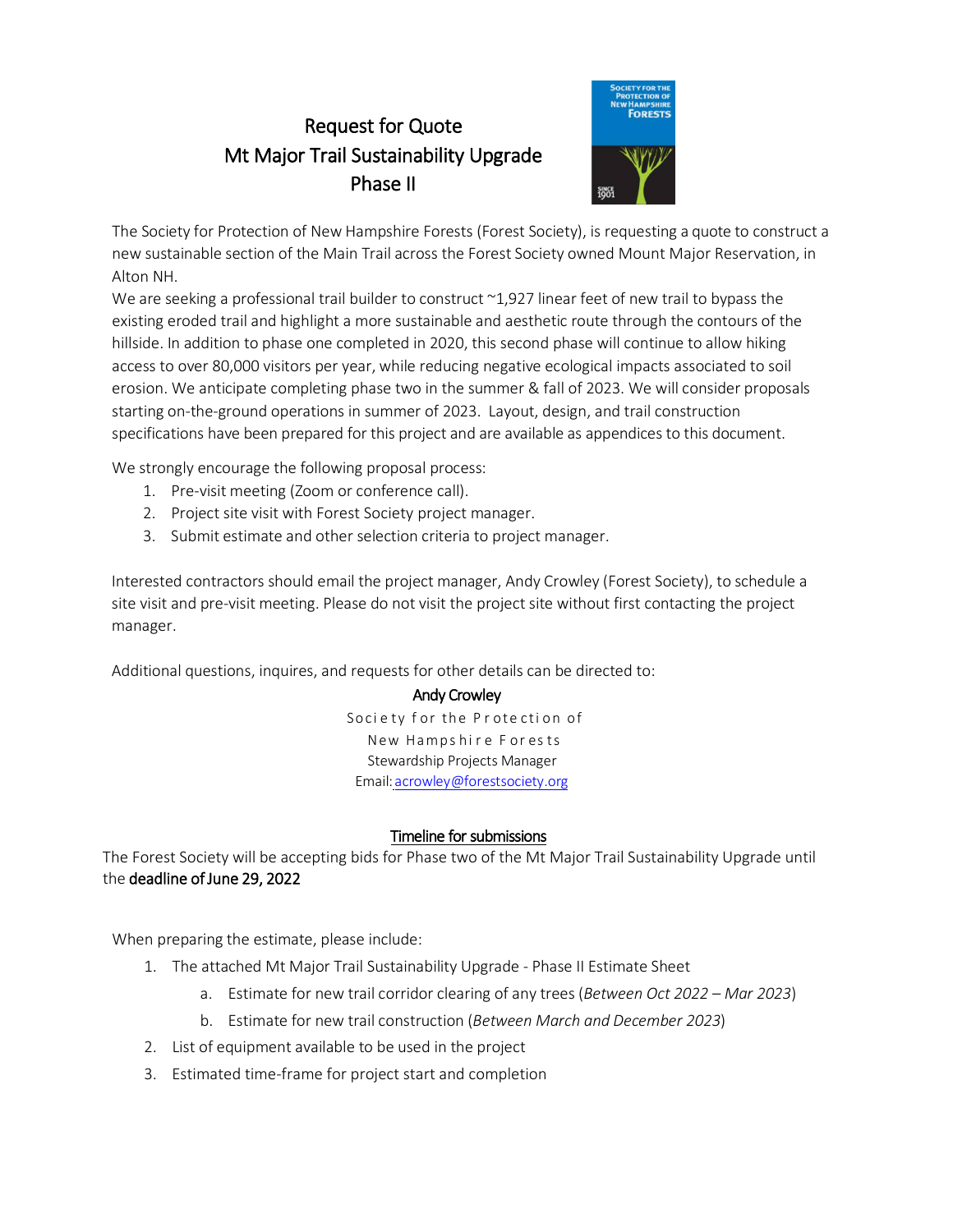# **Trail Construction Overview**

The newly constructed trail section will be finished to the below design parameters. Prior to any clearing or groundwork, contractors will work with project manager to finalize trail construction specifications.

Trail Tread: Six-foot wide tread. Constructed primarily of 3/4-inch minus size crushed stone surfacing  $\bullet$ throughout the proposed route at a minimum depth of 6 inches. Outsloped treadway at 2%-5%

Erosion Control: Follow guidelines for out-sloping, waterbars, grade reversals, and other erosion control devices in Best Management Practices: NH Trail Construction and Maintenance Manual (2017). See attached Best Management Practices.

Equipment: This project will require machinery specialized in handling the rocky terrain of Mt Major.  $\bullet$ Qualified contractors must have documented experience working with this type of equipment in this type of terrain, while keeping the naturalistic character of a trail.

Typical equipment may include: 5 % foot-wide track carrier, mini track loader, excavator under 10k lbs, skid steer loader, vibratory roller and/or plate compactor, and generator.

 $\bullet$ Material Staging: Construction of this trail will require a secured staging area for storing materials and equipment at the trailhead parking area. Materials can be delivered with triaxle trucks, and multiple deliveries may be made daily. For the safety of the contractors and the general public, closing of the parking lot to the public is required during the project. The Forest Society will provide locked construction fence at the entrance to the parking lot. Fencing should not be included in your quote.

# **Project Quantities**

| <b>Item</b>                     | <b>Unit</b>        | <b>Quantity</b> | <b>Description</b>                                            |
|---------------------------------|--------------------|-----------------|---------------------------------------------------------------|
| <b>Corridor Clearing</b>        | Linear Feet        | 1,927           | <b>Clearing limits</b>                                        |
| Full Bench Cut                  | Linear Feet        | 1,835           | Excavated treadway                                            |
| <b>Trail Surfacing</b>          | <b>Cubic Yards</b> | 214             | Trail tread to be surfaced throughout                         |
| <b>Stone Steps</b>              | Each               | 79              | Sourced off-site. Installed with gargoyles                    |
| <b>Stone Cribbing</b>           | <b>Square Feet</b> | 949             | Installed along trail edge to<br>elevated tread where defined |
| Total length: 1,927 linear feet |                    |                 |                                                               |

The table below summarizes the proposed number of items required for construction of phase two. Use this table as a basis for construction estimates.

# Requirements

- 1. Contractor must follow best management practices described in Best Management Practices for NH Trail Construction and Maintenance.
- 2. Contractor and crews must wear appropriate PPE at all times on the work site
- 3. No field-servicing of equipment is permitted on site at Mt Major Reservation
- 4. Bids must remain 'valid' through December 2022
- 5. Any cutting of trees within the trail corridor must be done between October 2022 and March 2023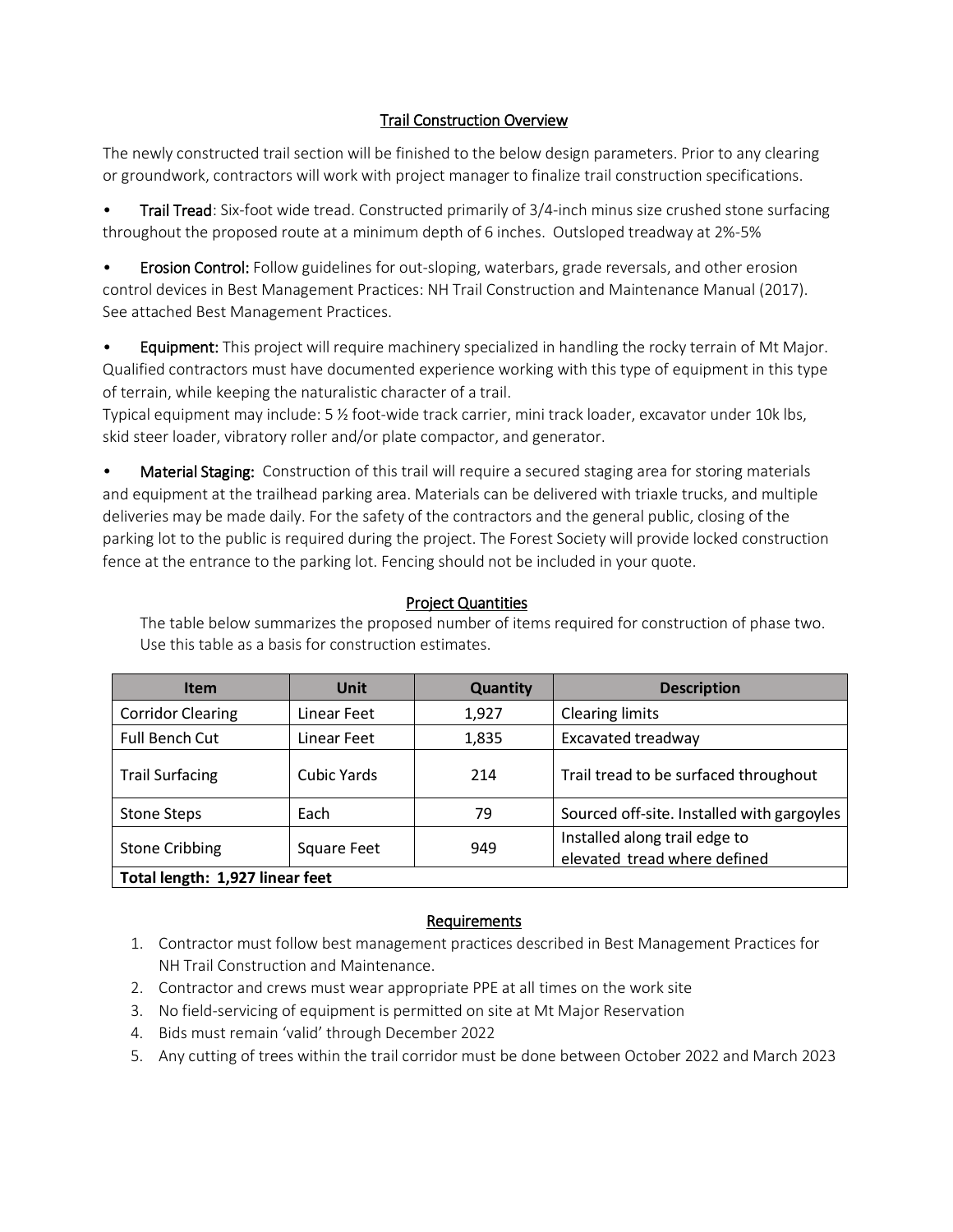#### Anticipated Scope of Work

Construct ~1,927 feet of new rolling contour trail to replace existing eroded fall-line trail section. See work log for specification and detail. Contractor is responsible for all labor, materials & material delivery, and other supplies required to construct the trail section. The anticipated scope of work is further detailed below. Prior to any clearing or groundwork, contractor will work with project manager to finalize routes, clearing limits, and construction specifications that meet or exceed the route proposed in the work log. In observance of the Endangered and Threatened Wildlife and Plants; 4(d) Rule for the Northern Long-Eared Bat, any cutting/removal of trees must be done between October 1, 2022 and February 28, 2023. Contractor is not responsible for providing parking lot fencing for material/equipment storage, but is responsible for securing materials and equipment within. All construction material and debris must be removed and swept from the parking area as part of the project phase close-out upon completion of the new trail section.

Closeout of the existing trail section is not included in the scope of phase two, however contractors are welcome to submit a separate bid and proposal. This separate bid will not influence our contractor selection for the new trail construction in phase two and is completely optional.

#### **Construct New Trail**

New construction of rolling contour trail to replace existing fall line trail following the supplied specifications and layout. Contractor should anticipate a mix of mechanized and hand crew construction across the proposed route.

Phase 2 begins ~242 linear feet from the parking lot, following a proposed route for 1,927 linear feet and reconnecting to the upper junction of the existing Main Trail. See attached georeferenced map.

- Route: Rough alignment for this segment has been flagged. Contractor will finalize route location and should anticipate modifying and fine-tuning the alignment. Final route to be approved by Forest Society project manager.
- Tread: No tread has been cleared. Contractor responsible for tread and trail bed construction. Contractor should anticipate mostly bench-cut construction with an outsloped tread. Some areas will require a crowned tread. Imported trail surfacing is required throughout the entire proposed trail. The tread width for the proposed trail is 6 feet unless otherwise noted in the work log. Any stones found during excavation can be used for stone cribbing or crushed for backfill. Where crush material is needed, install 1-1/2 inch to 2-inch sized crushed stone at the required depth. Install a 4 oz. nonwoven geotextile fabric on top of the crushed stone or compacted mineral soil.
- Trail Surfacing: Surfacing for the Mount Major trails are specified at 3/4-inch minus size crushed stone to increase resistance to displacement. Surfacing should be installed at a minimum 6" depth - compacting in lifts. Surfacing should be crushed rock processed in a quarry, be angular in character, and be a mixture of sieve sizes.
- Steps, Gargoyles, and Crib Stone: Phase two will require 79 stone steps with gargoyles to reduce the running grade of the trail and to harden the tread surface to increase sustainability. The recommended stone step width is 5 feet. To further reduce the running grade and stabilize the treadway, 949 square feet of stone cribbing will need to be installed. The stone cribbing ranges in height from 1-foot to 4-feet tall. Contractor should plan to import all stone for steps, gargoyles, and crib stone. Local stones and boulders must remain in place to maintain the natural aesthetic of the location as much as possible.
- Corridor: The route has been flagged, but no corridor has been cleared. Contractor to clear trail corridor. Please provide a separate estimate & timeline for the corridor clearing that requires tree removal on the estimate sheet.
- Crossings: There are no water/wetland crossings in the proposed route for phase two.
- Access: Heavy equipment access from NH Route 11 via the paved Mt Major parking area (DOT District 3). Care must be taken when crossing through phase one to access phase two with heavy equipment. Damage to treadway of phase one section must be touched up/repaired once construction is completed as part of the phase two closeout.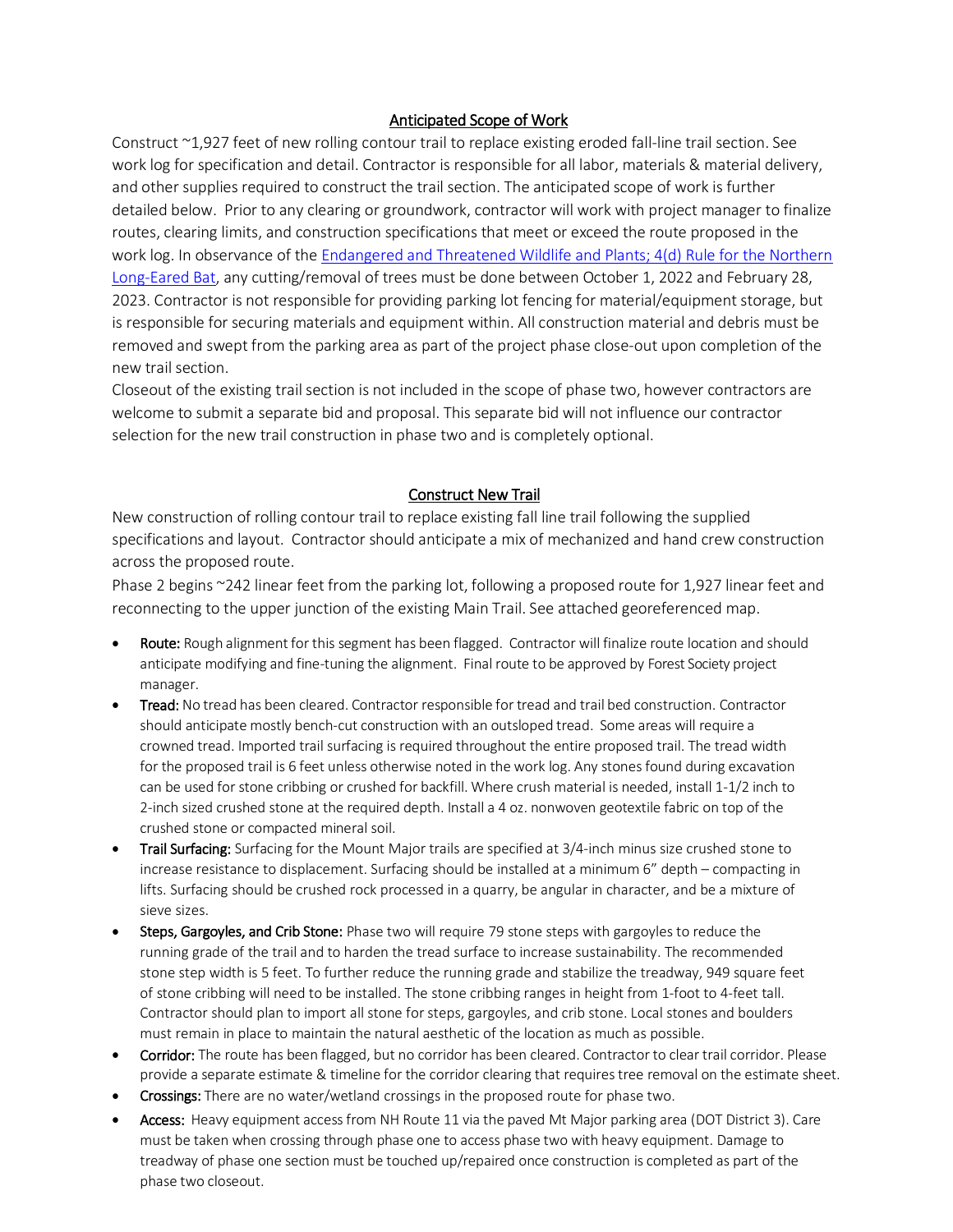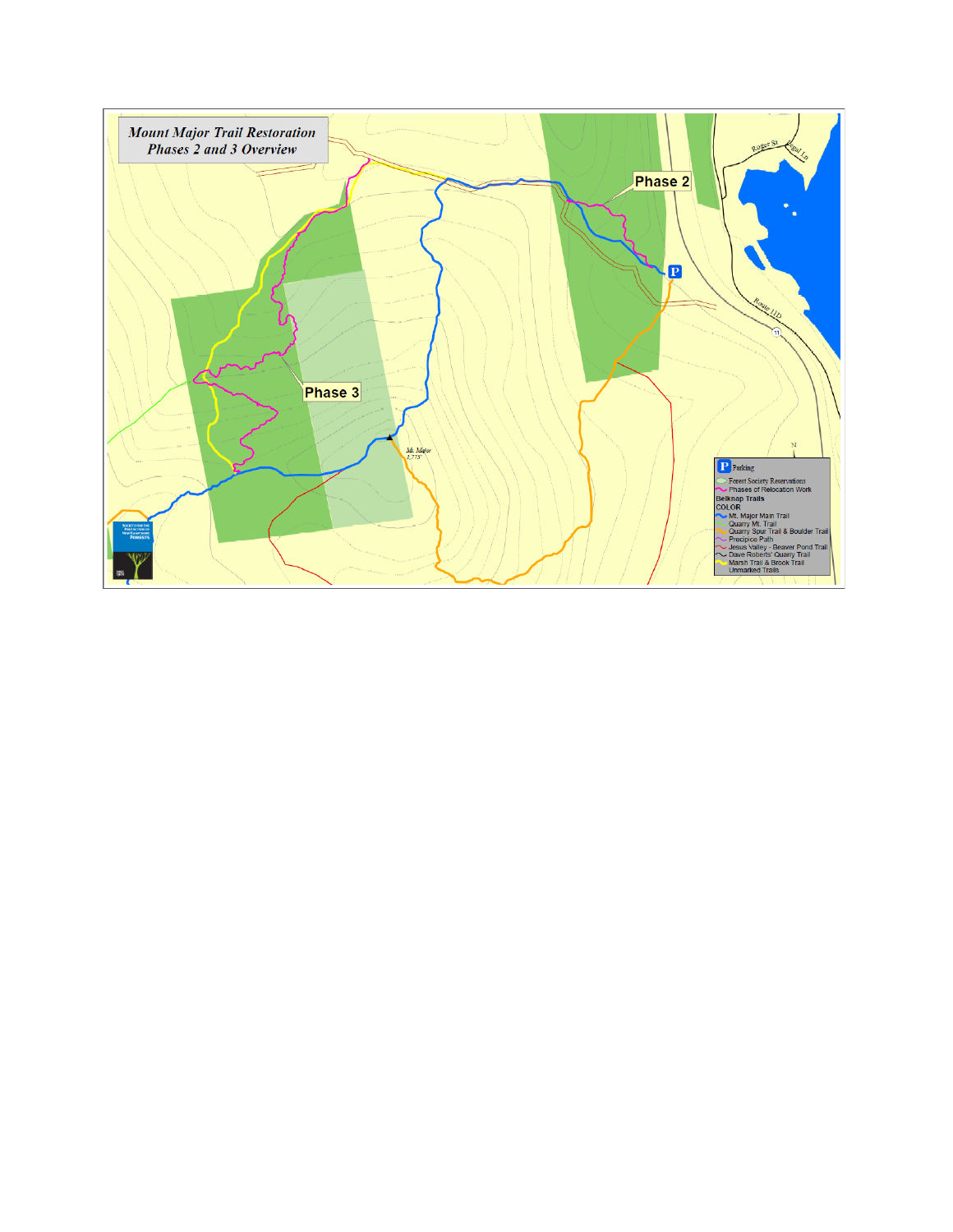# Closure of existing section of Main Trail - Optional Separate Bid

The Society for the Protection of New Hampshire Forests is also soliciting separate bids for the closure of the existing ~1050' section of trail to deter further use and encourage visitors to utilize the new sustainable upgrade section. The goal of this closure is two-fold:

- 1. Prevent further erosion and environmental impact by reducing and slowing the force of water by means of machine-built checks, swales, and wide dispersal of water
- 2. Deter visitors from attempting to hike the former section by use of visual, physical, and psychological obstacles to encourage use of the newly created section of trail.

Complete closure of the existing trail must be completed by October 1, 2023. If interested, please submit a separate quote and proposal along with the quote for the new trail construction described herein.

#### Note:

This separate bid will not influence our contractor selection for the new trail construction in phase two.